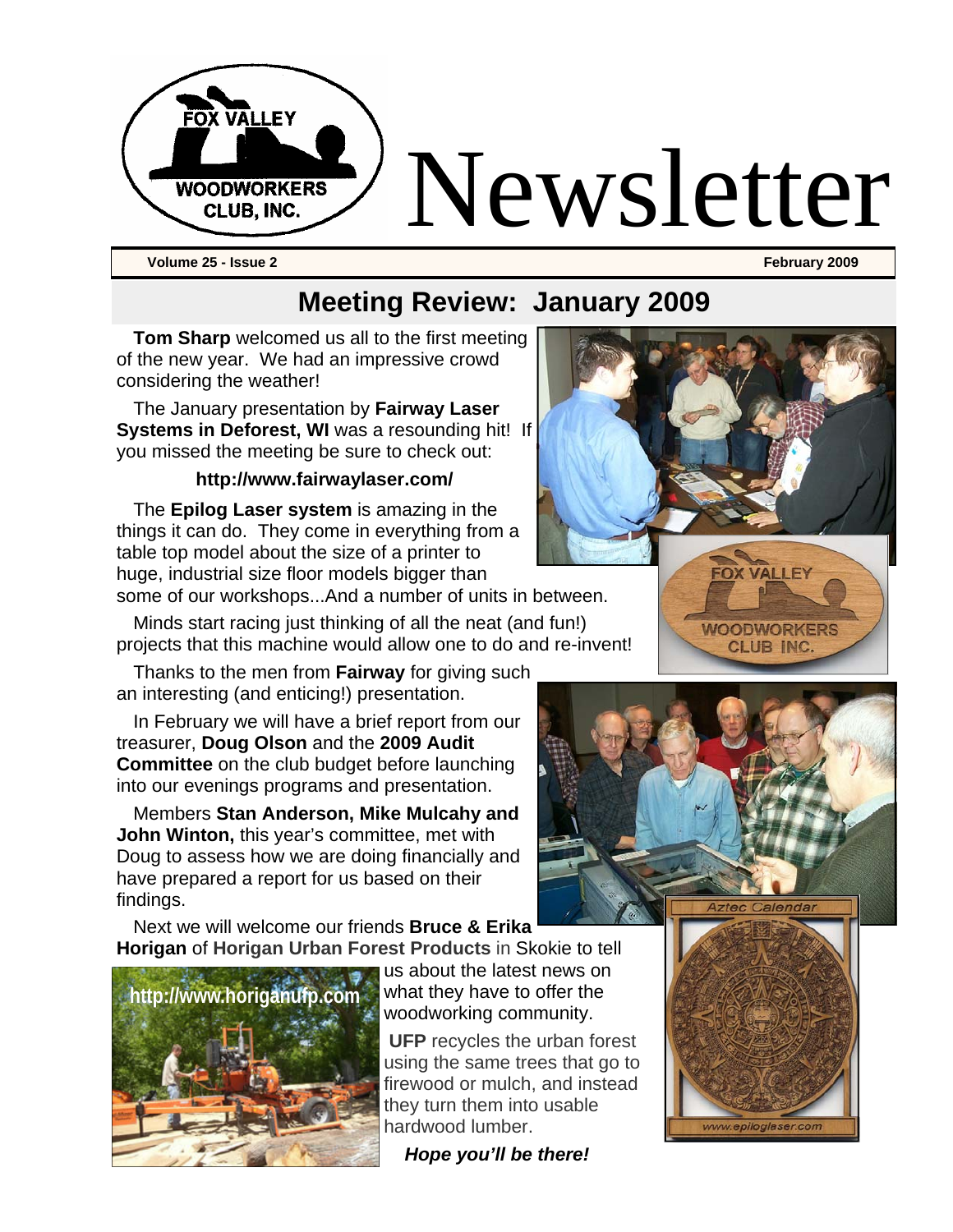# **FVWWC Events Calendar**

**Feb 3rd .....Tue....6:30 p.m. ..FVWWC Hand Tool SIG Meets Feb 3rd .....Tue....6:30 p.m. ..FVWWC Shopsmith SIG Meets Feb 3rd .....Tue....7:30 p.m. ..FVWWC General Meeting:** *TBA* **Feb 17th .. Wed ... 9:00 a.m....FVWWC's Breakfast Club:** Red

Apple Restaurant, 414 S Schmale Rd, Carol Stream - *You're Invited!*



**Mar 3rd .....Tue....6:30 p.m. ..FVWWC Hand Tool SIG Meets** 

- **Mar 3rd .....Tue....6:30 p.m. ..FVWWC Shopsmith SIG Meets**
- **Mar 3rd .....Tue....7:30 p.m. ..FVWWC General Meeting: Celia Greiner:** Unique custom, limited production furniture & sculpture **www.celiagreiner.com**
- **Mar 8th .....Sun........ 9 4.......Marc Adams Workshop in Morris sponsored by the Grundy Cty. Woodworkers Club**

**Mar 17th .. Wed ... 9:00 a.m....FVWWC's Breakfast Club** 

# **FVWWC Officers & Staff**

**woodworkers@fvwwc.org** 

| President                                | <b>Tom Sharp</b>           |
|------------------------------------------|----------------------------|
|                                          | thomas.sharp@sbcglobal.net |
| Past President  Ron Gilkerson            |                            |
|                                          | (630) 879-8756             |
|                                          | rongilker@hotmail.com      |
| Vice President  Matt Gauntt              |                            |
|                                          |                            |
|                                          |                            |
| Program Committee Robin Blair            |                            |
|                                          | blairr@saic.com            |
|                                          | <b>Ron Gilkerson</b>       |
|                                          | <b>Doug Olson</b>          |
| Membership  Larry Maher                  |                            |
| Editor/Webmaster  Linda Christensen      |                            |
|                                          | woodworkers@fvwwc.org      |
| Library Committee  Dave Dockstader       |                            |
|                                          | <b>Rick Moss</b>           |
|                                          | <b>Tom Zillman</b>         |
| Raffles/Photographer Charlie Christensen |                            |
| Show & Tell MC  Matt Gauntt              |                            |
| Show Chairman  Mike Madden               |                            |
| Toy Drive/Club Logo Items Gail Madden    |                            |
| Member-at-Large  James Nellis            |                            |
| Audio/Visual Tech.  Robin Blair          |                            |
|                                          |                            |
|                                          |                            |
| Shopsmith SIG Chairman Dave Dockstader   |                            |
|                                          | $(630)$ 851-8118           |
|                                          | sourceror@sbcglobal.net    |
| <b>Hand Tool SIG Chairmen</b>            | <b>Mike Brady</b>          |
|                                          | mbrady25@comcast.net       |
|                                          | Mike Bridger               |
|                                          | bridger.mike@gmail.com     |

# **FVWWC MONTHLY DRAWING**

### *CORRECTION FROM LAST MONTH….*

#### **Special Drawing is for a Tormek T-7 Sharpening**

**System** *(Not the Shop Mate pictured last month! --- Sorry!!!)***:**

Tickets for the Special Drawing, started last October, will be sold until we reach our goal. *You do not have to be present to win the Special Raffle so do not hesitate to participate!* Get your tickets early to be part of the fun & a chance to win!

#### **January Regular Monthly Drawing Winners:**

**Bosch 10.8v I-Driver........................Dave Burk** 

#### **Am/Ex \$25 Gift Cheque...................Frank Sorenson**

In February the monthly raffle will include a variety of items from which to choose.

*REMEMBER: These are "Member's ONLY" features to give our members more chances to win!* 

### **Charlie Christensen - FVWWC Raffle Chairman**



**2 FVWWC - PO BOX 1041 - BATAVIA, IL 60510-1041 2009**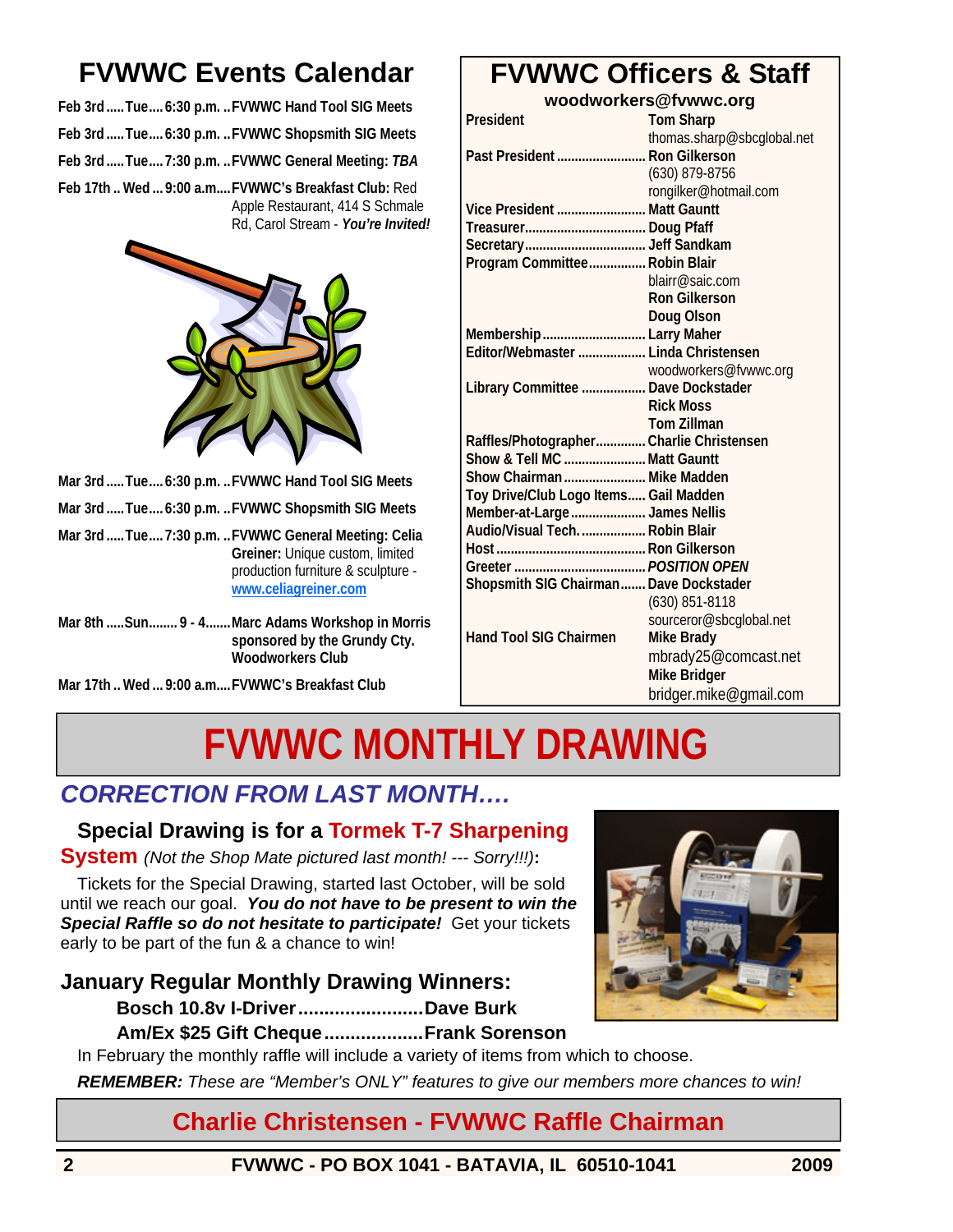#### **01/30/2009**

#### **Dear Woodworkers,**

At WOOD magazine we occasionally hear from readers who have been subscribers since our first issue was published back in 1984. Now, we'd like to not only hear from you long-timers, but we'd also like to see you. So if you're a charter subscriber, please send us a photo of yourself—holding up your original issue #1 (September/October 1984).

D-

Here's what you need to do:

Take the photo using a digital camera set to the highest resolution setting.

Stand a couple feet in front of a clean background.

 Watch that the camera flash doesn't reflect and wash out your face or the magazine, or cast heavy shadows in the background.

Send the digital image to woodmail@woodmagazine.com with subject line: IssueOneImage.

Marlen Kemmet, *WOOD* Magazine Managing Editor

# **FVWWC's Shopsmith SIG**

#### **Next Meeting: Feb 3, 2009**

The Shopsmith Special Interest Group (SIG) meets at 6:30, just before the FVWWC general meeting, in the vestibule of the Bethany Lutheran Church. The purpose of the group is to share experience, ideas, and fun and explore all the possibilities available with the Shopsmith. You don't even have to own a Shopsmith to join us.

 If you are interested in the little machine that can, please join us in January to kick off another interesting year.

**Dave Dockstader 630-851-8118 sourceror@sbcglobal.net**



# **FVWWC's Hand Tool SIG**



## **Next Meeting: Feb 3, 2009**

The Hand Tool SIG meets at 6:30, prior to the regular meeting at Bethany Lutheran.

Anyone interested in the use of hand tools is welcome to join us for discussion of this fascinating area of woodworking. We will learn by sharing the experiences of using and caring for traditional hand tools.

FVWWC members and guests are invited to stop by and join our group.

*Hope to see you in there 2009!* 

**Mike Brady**  mbrady25@comcast.net

**Mike Bridger**  bridger.mike@gmail.com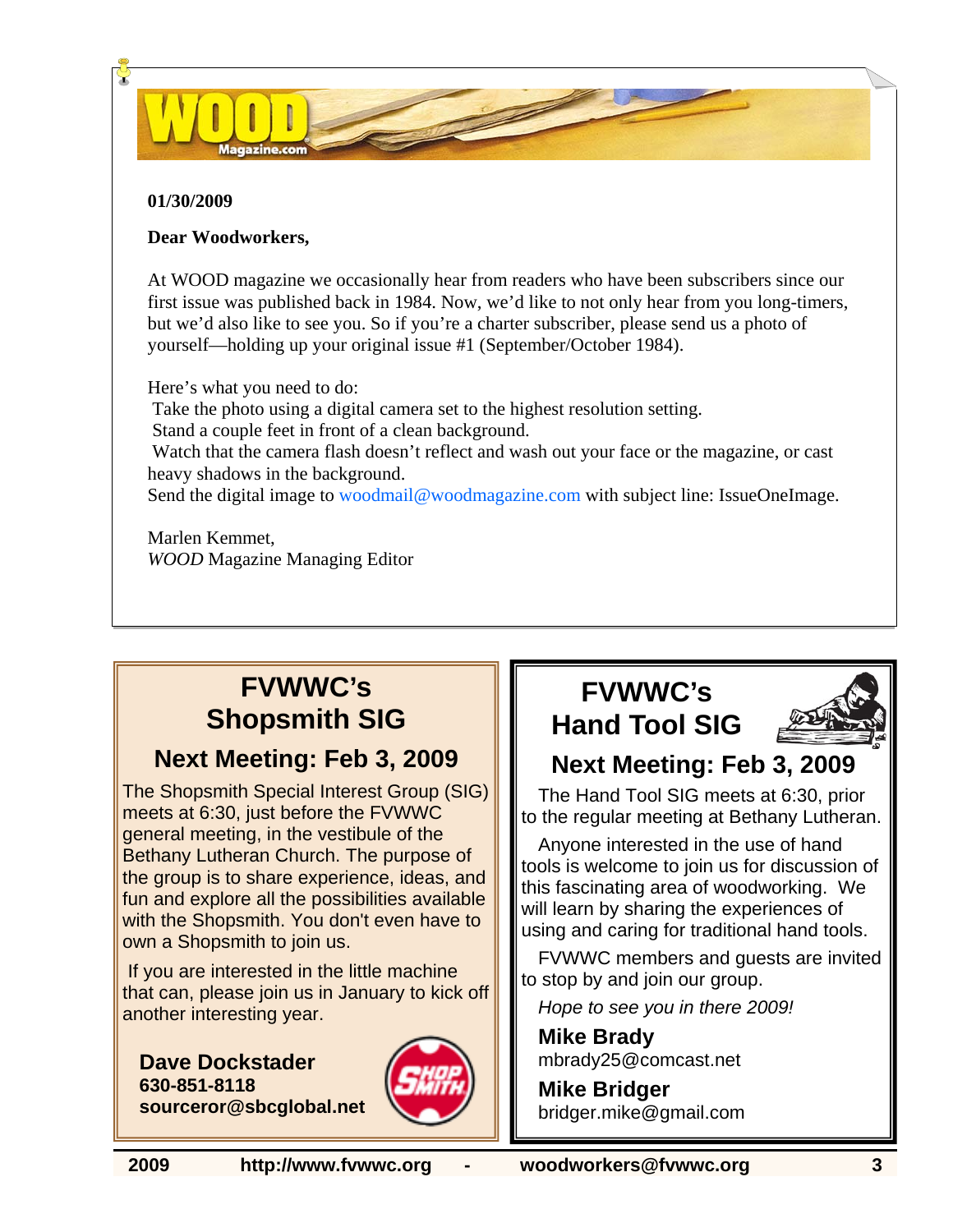### **Round Topped Window Hoods By Dan Miller, FVWWC Member**

I have been doing architectural woodworking for thirty years to do historically sensitive rehabilitations of three old houses that we have owned. Over the years, I have discovered several methods that the old-timers used to make special features.

One of the windows in our 1875 Italianate had been removed to put in a door. Luckily the shutters were found in the garage. Everything was simple to reproduce except the circular portion of the large and ornate window hood. I studied an original and discovered the ingenious method the craftsmen of the time used to make it. They cut three concentric circles from a large chunk of wood. They then separated the circular pieces and cut them to different widths and rounded over the top one. They then glued the pieces back together to form the circular hood.



Here is how I duplicated their process.

Lay out concentric semicircles on a thin piece of plywood and cut them out.





Round hood to be duplicated

Glue up the blank making sure the pattern fits.

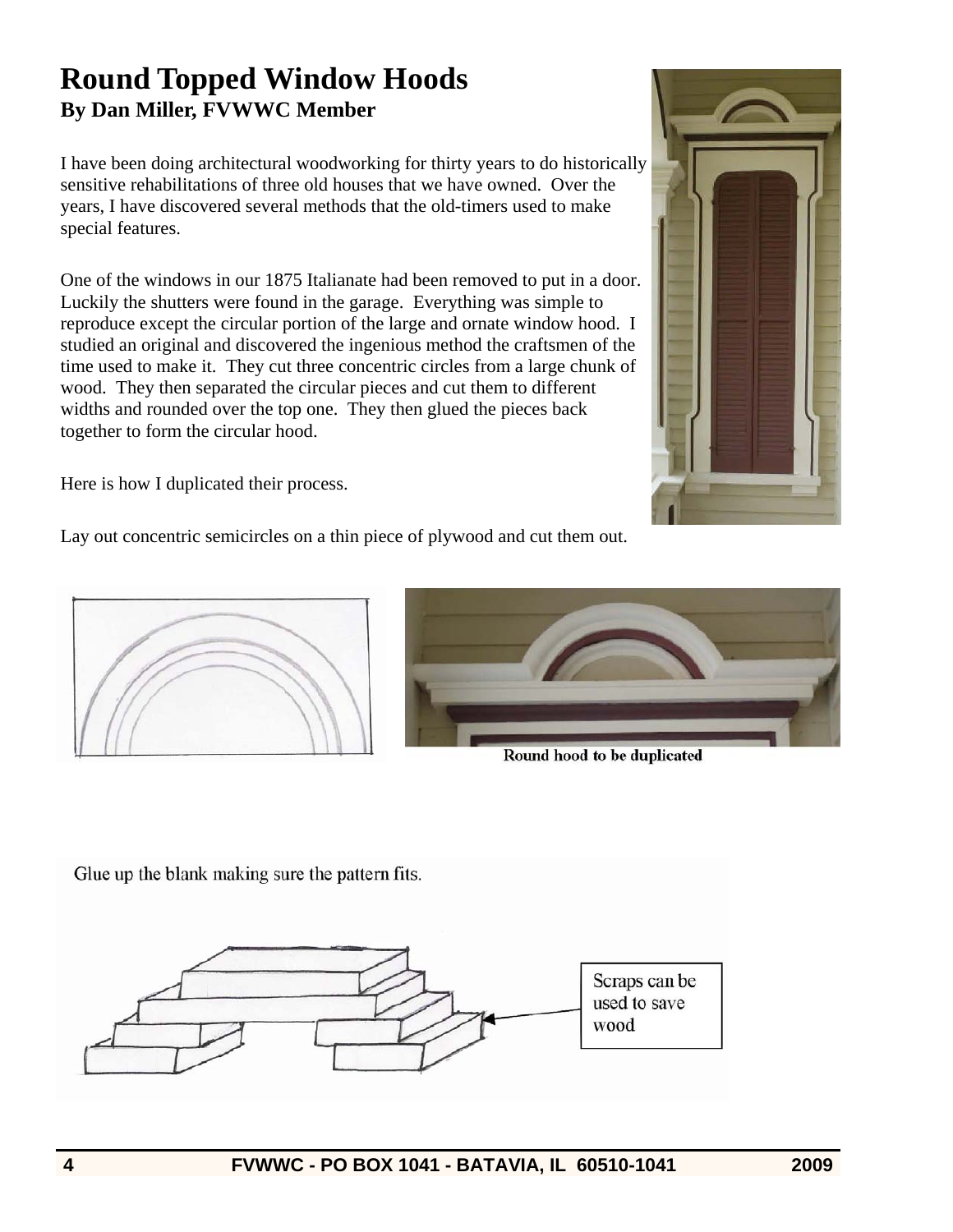

Trace the three semicircles on the block of wood using the pattern.



Cut out the three circular pieces and separate them. Cut the two inner circles at different widths by rocking them through the table saw. Round over the top one with a

router with a bit with a bearing guide and router table if possible. For the innermost circle, I kerfed a molding to fit in.

Cross section view of the semi-circles

Semi-circles cut to different widths

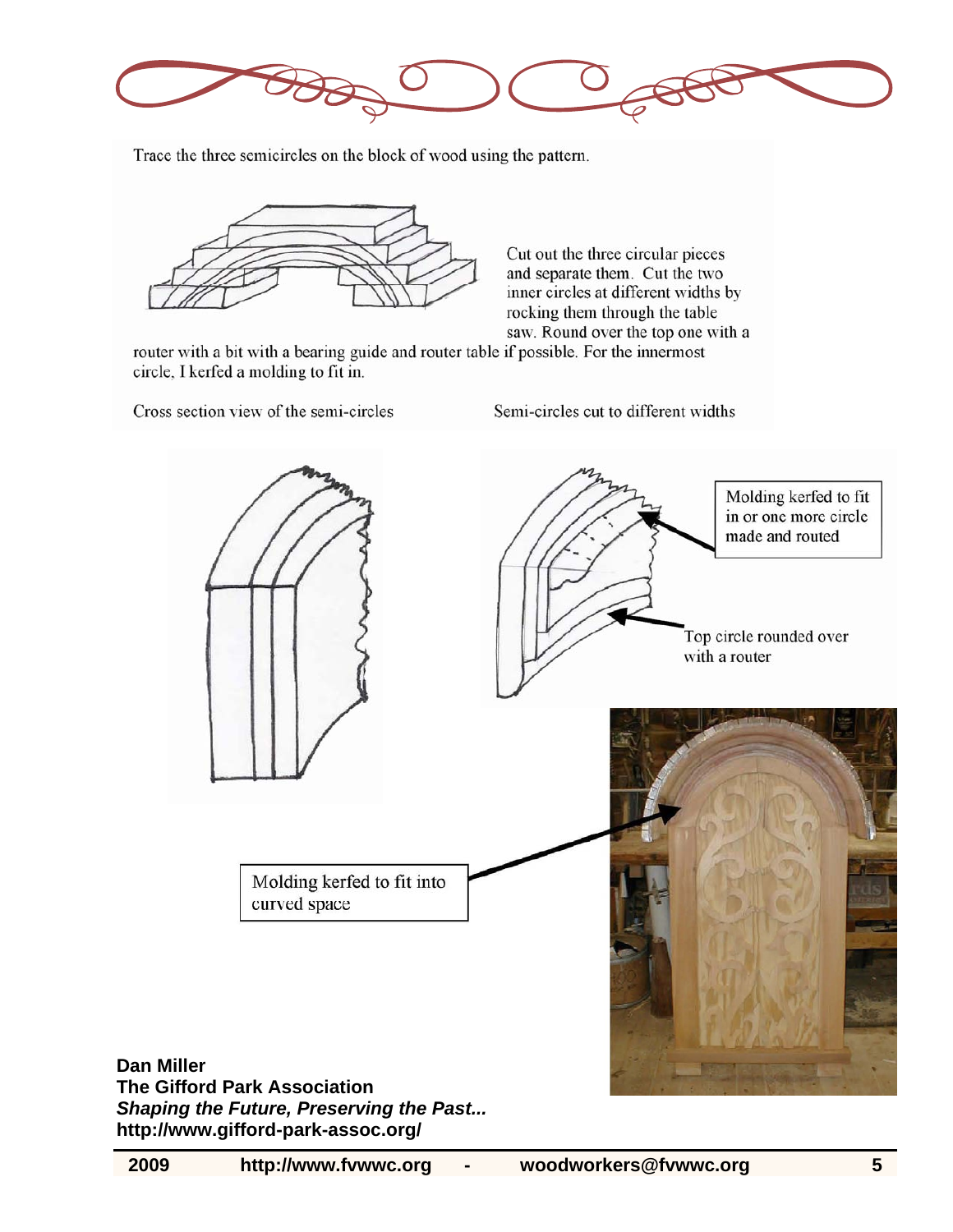# **CLASSIFIED**

# **FOR SALE**

¾ **Porter Cable Omnijig16: \$150.00 OBO** 





¾ **Horizontal Mortiser: \$110.00 OBO** 

¾ **Delta Scroll Saw: \$150.00 OBO** 

Tools are located in Oswego. If interested contact:

**Dave Burk Cell#: 312-391-1726 or krub411@yahoo.com** 



# **LOCAL RESOURCES**

- ¾ **CARVING TOOLS, KITS, BOOKS, ETC.:** Contact Light Jewelers, 1040 N. Lake St., Aurora, IL - (630) 892-3830 or see Roger Light at a meeting.
- ¾ **LATHES, TURNING SUPPLIES, TOOLS, BOOKS, ETC. (As seen in Penn State Ind. Catalog):**  Contact Rich Rossio at L & R Collectibles and Glass - (815) 838-7686 or at disoorder@aol.com.
- ¾ **6V UV BLACK LIGHT PEN LIGHTS:** Contact Sheri Kohout, The Incurable Collector, at a meeting or sheriko@sbcglobal.net.

# **FOR SALE**

¾ **Craftsman 12" Electronic Band Saw** w/ stand, manuals & extra blades. Model #113.247410 - \$200 OBO Can be seen anytime in Streamwood.

**Dave Kading 630-837-5054** 

# **FOR SALE**

¾ **Tool Shop 39 3/8" Lathe**, 1 1/2 hp, 4 Speed. Has had almost no use - Like new. Comes with turning tools. Call for appointment to see in Batavia.

**Ann Brown 630-406-8308** 

# **FOR SALE or TRADE**

¾ **Craftsman 12", 1 1/8 hp, 2 speed Band Saw on legs** available For Sale or prefer to Trade for smaller, Bench Top model. It's in real good shape, I just need something smaller for my basement workshop.

**Teresa Braden treespalette@yahoo.com 630-935-4757** 

### **Attention FVWWC Members**

List your For Sale/Wanted Items Free! *Remember: A picture is worth a 1,000 words!!!* 

**Contact FVWWC Editor/Webmaster, Linda G. Christensen for details: (630) 551-7653 or woodworkers@fvwwc.org**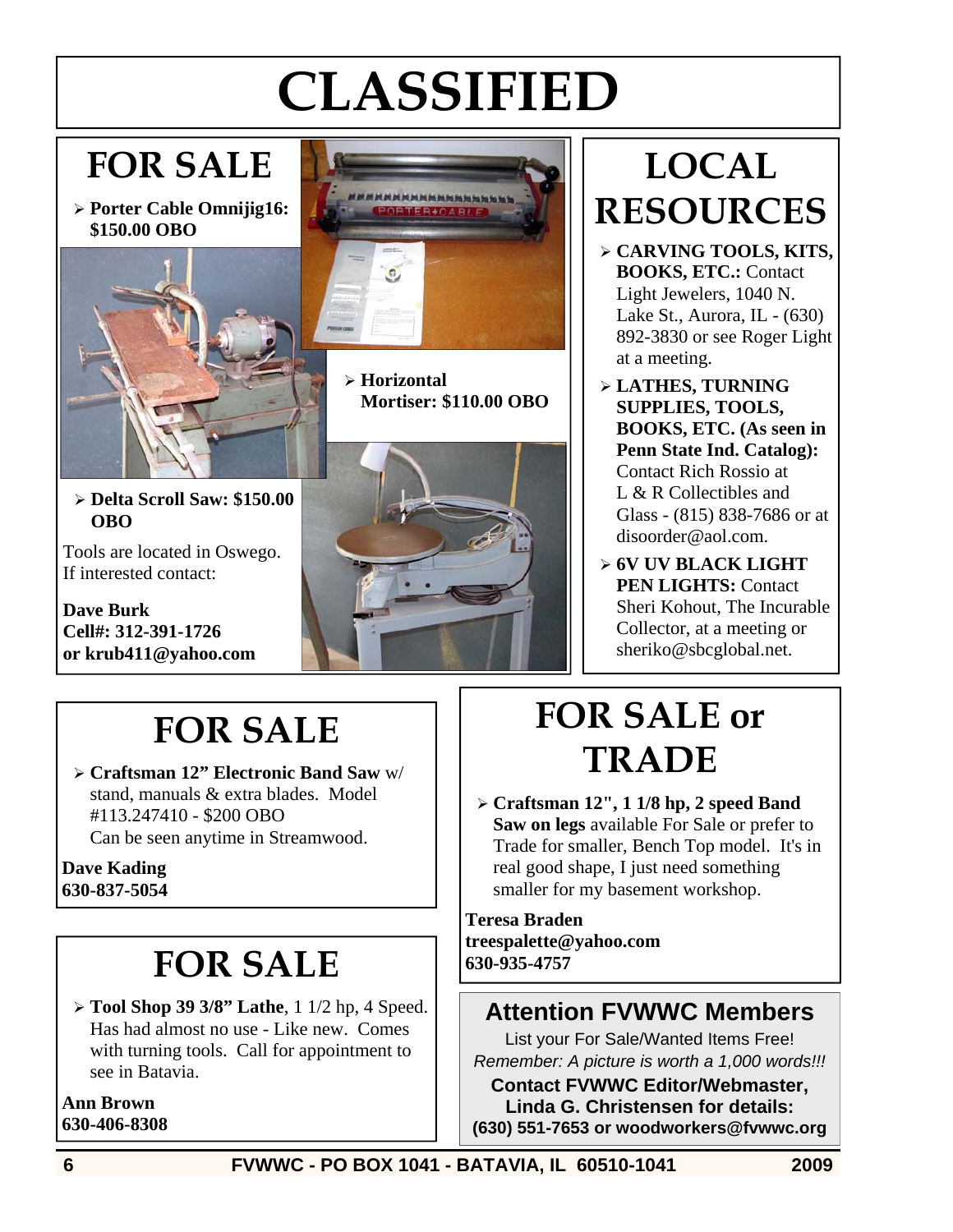# **Show & Tell January 2009**

Members participating in January were:

- ¾ **Howard Van Valzah: Scrap Sculpture** "Green" approach to using scrap wood to make something useful as well as ornamental, a **Bowl**  made of Tulip Wood with Stained glass base and Spray Lacquer Finish and a **Bird Feeder** in Masonite & Walnut with a Marine Varnish finish.
- ¾ **Joe Popp: Rocking Horse** made of Pine with a clear Briwax finish. Made from a **Shopsmith "Hands-On"** plan.
- ¾ **Dan Taylor: Armoire** made in Pine and lined with Cedar. Two coats of satin Verathane as a finish.
- ¾ **Mike Brady: "Stickley" Mantle Clock** of traditional Quartersawn White Oak with a multi-step stain and lacquer finish.
- ¾ **Stan Anderson: Toothpick Holder** made of Cherry with a poly finish. Pattern from **WOOD magazine, March 2008.**
- ¾ **Don Carkhuff: Edge Sander Jig for 6"x48" belt** and made of Mahogany.
- ¾ **Jim Cummings: Coin Bank** of Tiger Maple, Rosewood & Cocobolo with a lacquer finish. Designed after prototype, also on display.

*Not a bad start to the year...Hope to see more of you next month!*